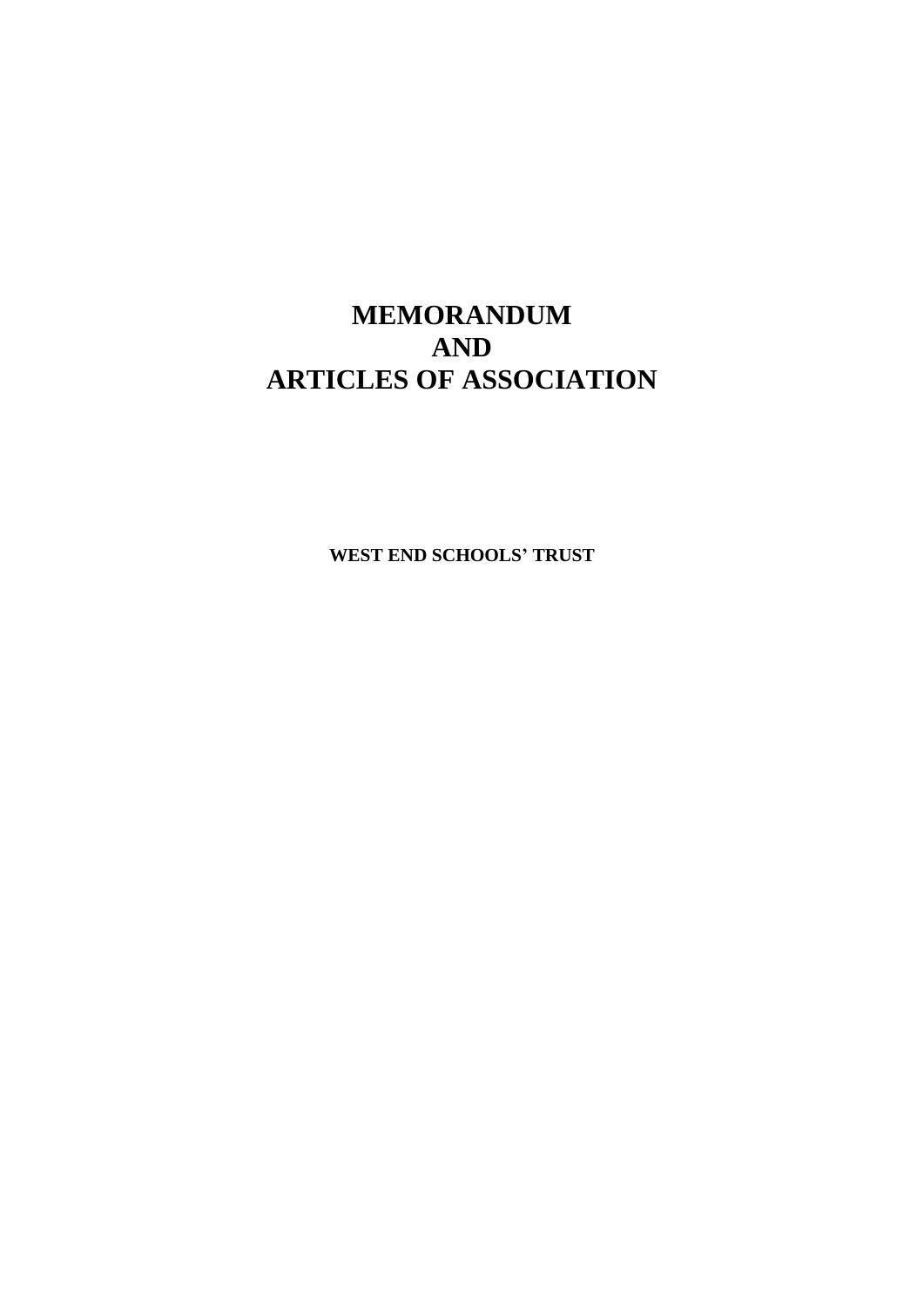# **THE COMPANIES ACT 2006**

# **COMPANY LIMITED BY GUARANTEE**

## **ARTICLES OF ASSOCIATION**

## **OF**

## **WEST END SCHOOLS' TRUST**

- 1. The Company's name is West End Schools' Trust.
- 2. The registered office of the Company is to be situated in England and Wales.

#### **3. Objects**

The Objects of the company are specifically restricted to the following:

3.1 To advance, for the public benefit, education, health, advancement of welfare and training within England and Wales for all the children, young people, their parents and School employees and communities nationally including, but without prejudice to the generality of the foregoing, the education of the pupils at any School which is a Qualifying School or at any other school in respect of which the Company acts or has acted as a foundation it being acknowledged that in carrying out the Objects the Company must, so far as is consistent with this purpose, have regard to its obligation to promote community cohesion under the Education Acts.

#### **4. Powers**

The Company has the following powers which may be exercised only in promoting the Objects:

- 4.1 To act as the foundation of any School which is a Qualifying School;
- 4.2 to acquire or hire and hold property of any kind including the acquisition of freehold or leasehold property to be held by the Company (either alone or jointly with any other person) in trust for the purpose of any School which is a Qualifying School;
- 4.3 to develop, improve, let or dispose of property of any kind (but only in accordance with the restrictions imposed by the Charities Act and any restrictions imposed by the Education Acts);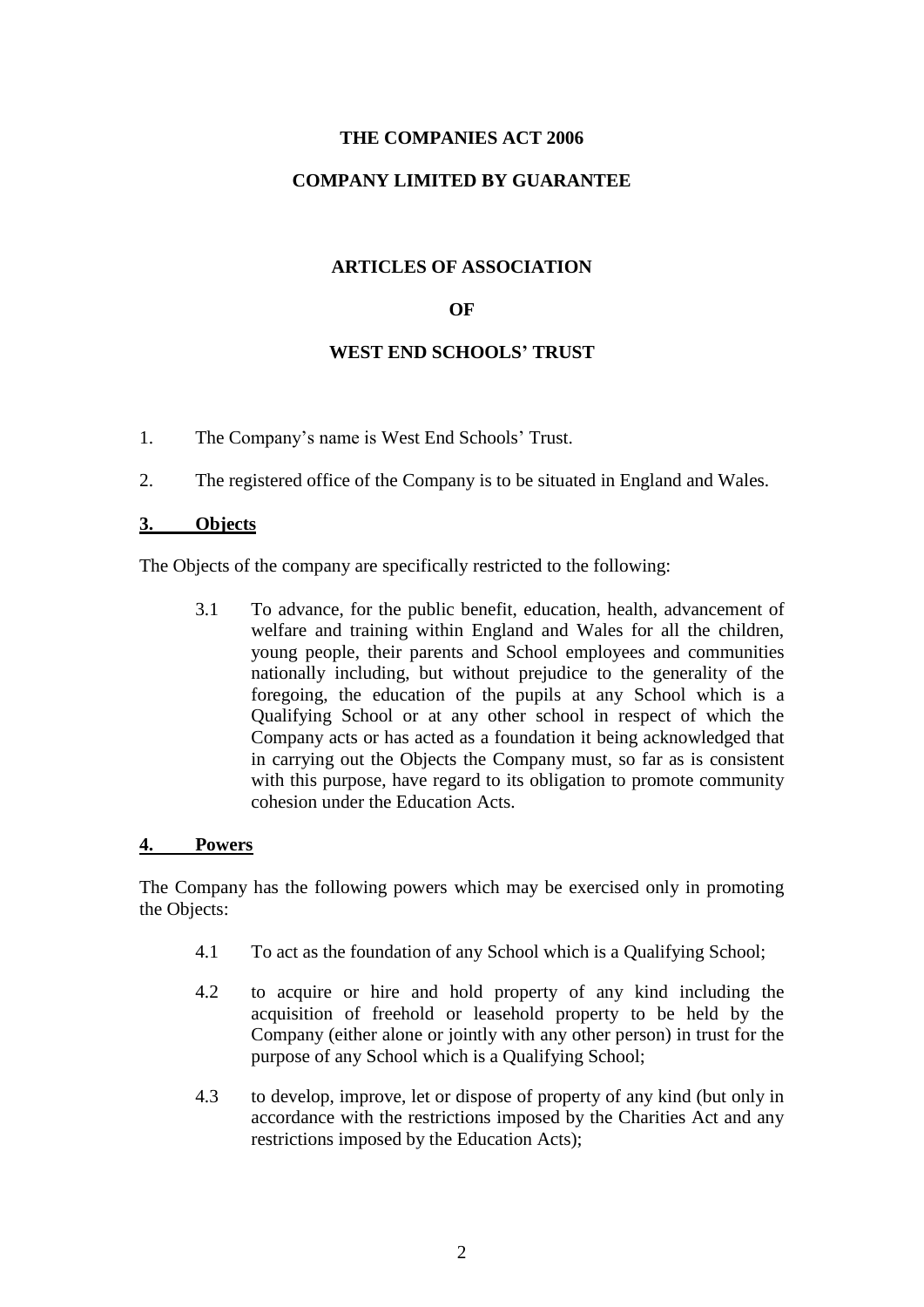- 4.4 in relation to any School which is a Qualifying School, to appoint and remove a minority of foundation governors in compliance with the provisions of the Education Acts;
- 4.5 to act as the trustee of any trust relating to any School which is a Qualifying School;
- 4.6 to nominate one or more governors for appointment to the governing body of any other School, excluding the initial Member schools;
- 4.7 to exercise its rights as the foundation under the Education Acts of any School which is a Qualifying School;
- 4.8 to raise funds;
- 4.9 to borrow money and give security for loans (but only in accordance with the restrictions imposed by the Charities Acts and any restrictions imposed by the Education Acts);
- 4.10 to promote or carry out research;
- 4.11 to provide advice;
- 4.12 to publish or distribute information;
- 4.13 to co-operate with other bodies;
- 4.14 to support, administer or set up other charities;
- 4.15 to make grants or loans of money and to give guarantees;
- 4.16 to set aside funds for special purposes or as reserves against future expenditure;
- 4.17 to pay for Indemnity Insurance for the Directors;
- 4.18 subject to Article 5, to employ paid or unpaid agents, staff or advisers;
- 4.19 to enter into contracts to provide services to or on behalf of other bodies;
- 4.20 to establish or acquire subsidiary companies to assist or act as agents for the Company;
- 4.21 to pay the costs of forming the Company; and
- 4.22 to do anything else within the law which promotes or helps to promote the Objects.

## **5. Benefits to Members and Directors**

5.1 The property and funds of the Company must be used only for promoting the Objects and cannot be distributed to the Members but: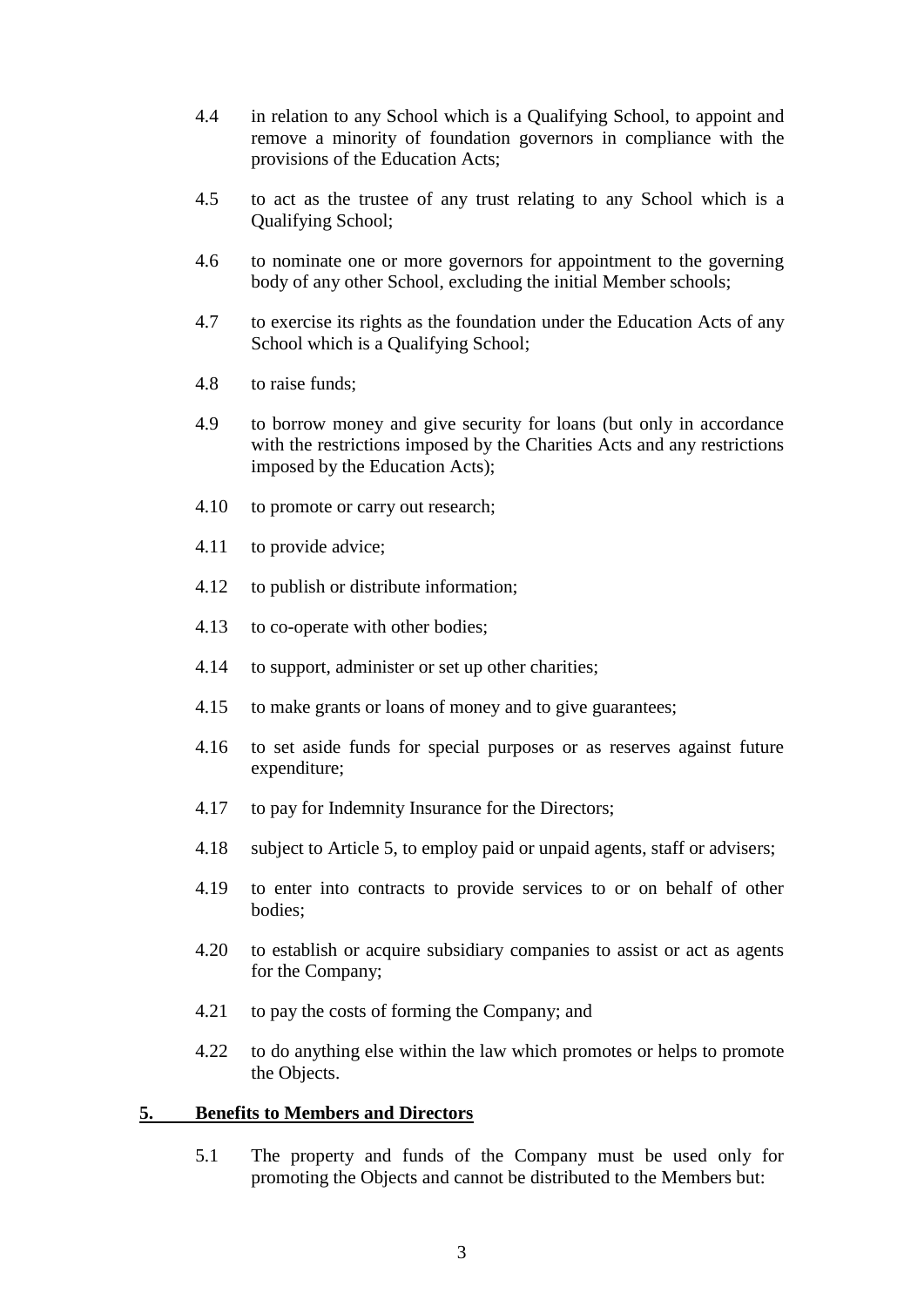- (1) Members who are not Directors may be employed by or enter into contracts with the Company and receive reasonable payment for goods or services supplied;
- (2) Members (including Directors) may be paid interest at a reasonable rate on money lent to the Company; and
- (3) Members (including Directors) may be paid a reasonable rent or hiring fee for property or equipment let or hired to the Company.
- 5.2 A Director must not receive any payment of money or other Material Benefit (whether directly or indirectly) from the Company except:
	- (1) as mentioned in Articles 4.17 (Indemnity Insurance), 5.1(2) (interest),  $5.1(3)$  (rent) or  $5.3$  (contractual payments);
	- (2) reimbursement of reasonable out-of-pocket expenses (including hotel and travel costs) actually incurred in the administration of the Company;
	- (3) an indemnity permitted by section 232 of the Companies Act 2006;
	- (4) the benefit of any payment to any Company in which a Director has no more than a 1 per cent shareholding; and
	- (5) in exceptional cases, other payments or benefits (but only with the written approval of the Commission in advance).
- 5.3 A Director may not be an employee of the Company, but a Director or a Connected Person may enter into a contract with the Company to supply goods or services in return for a payment or other Material Benefit if:
	- (1) the goods or services are actually required by the Company;
	- (2) the nature and level of the benefit is no more than reasonable in relation to the value of the goods or services and is set at a meeting of the Directors in accordance with the procedure in Article 5.4; and
	- (3) provided that the Company may not enter into such a contract at any time when the effect of such contract would be that more than one third of the Directors are or have been interested in such a contract in that Financial Year.
- 5.4 Whenever a Director has a personal interest in a matter to be discussed at a meeting of the Directors or a committee, they must: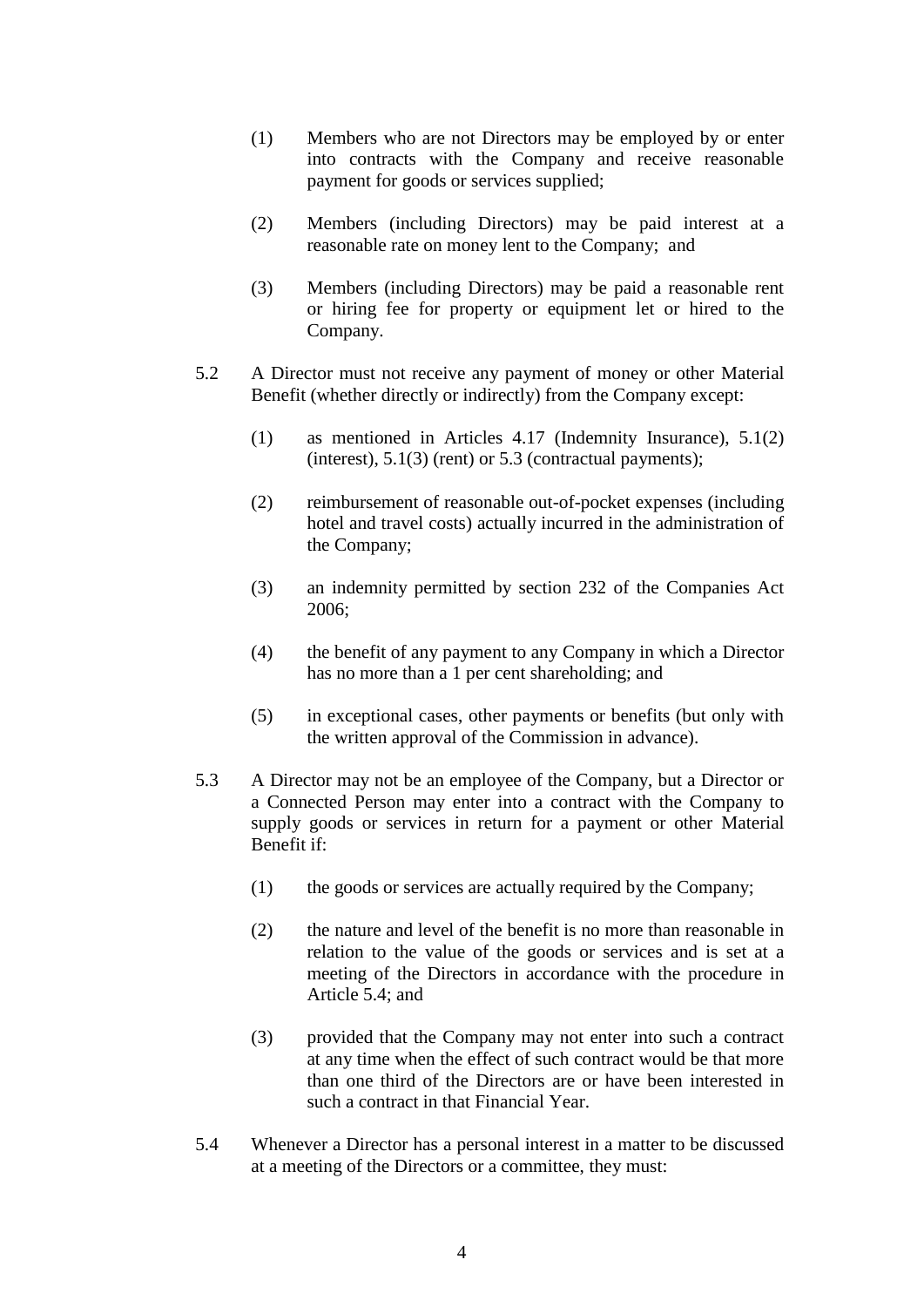- (1) declare an interest before the meeting or at the meeting before discussion begins on the matter;
- (2) be absent from the meeting for that item unless expressly invited to remain in order to provide information;
- (3) not be counted in the quorum for that part of the meeting; and
- (4) be absent during the vote and have no vote on the matter.

# **6. Limited Liability**

6.1 The liability of Members is limited in accordance with Article 7.

# **7. Guarantee**

7.1 Every Member promises, if the Company is wound up while he, she or it remains a Member, or within 12 months afterwards, to pay up to  $\pounds 10$ towards the costs of winding up, towards adjusting the rights of the contributories amongst themselves and towards discharging the liabilities incurred by the Company while he, she or it was a Member.

## **8. Dissolution**

- 8.1 When purchasing assets the Members shall agree an exit strategy and any associated payment terms. In the absence of any alternative agreement assets shall be shared equally among the Members upon dissolution.
- 8.2 If the Company is dissolved and subject always to the provisions of the Education Acts (insofar as those provisions do not require the application of the assets of the Company for purposes which are not charitable), the assets (if any) remaining after provision has been made for all its liabilities must be applied in one or more of the following ways where applicable:
	- (1) by transfer to one or more other bodies established for exclusively charitable purposes within, the same as or similar to the Objects;
	- (2) directly for the Objects or for charitable purposes which are within or similar to the Objects;
	- (3) in such other manner consistent with charitable status as the Commission approves in writing in advance.
- 8.3 A final report and statement of account must be sent to the Commission.

## **9. Interpretation**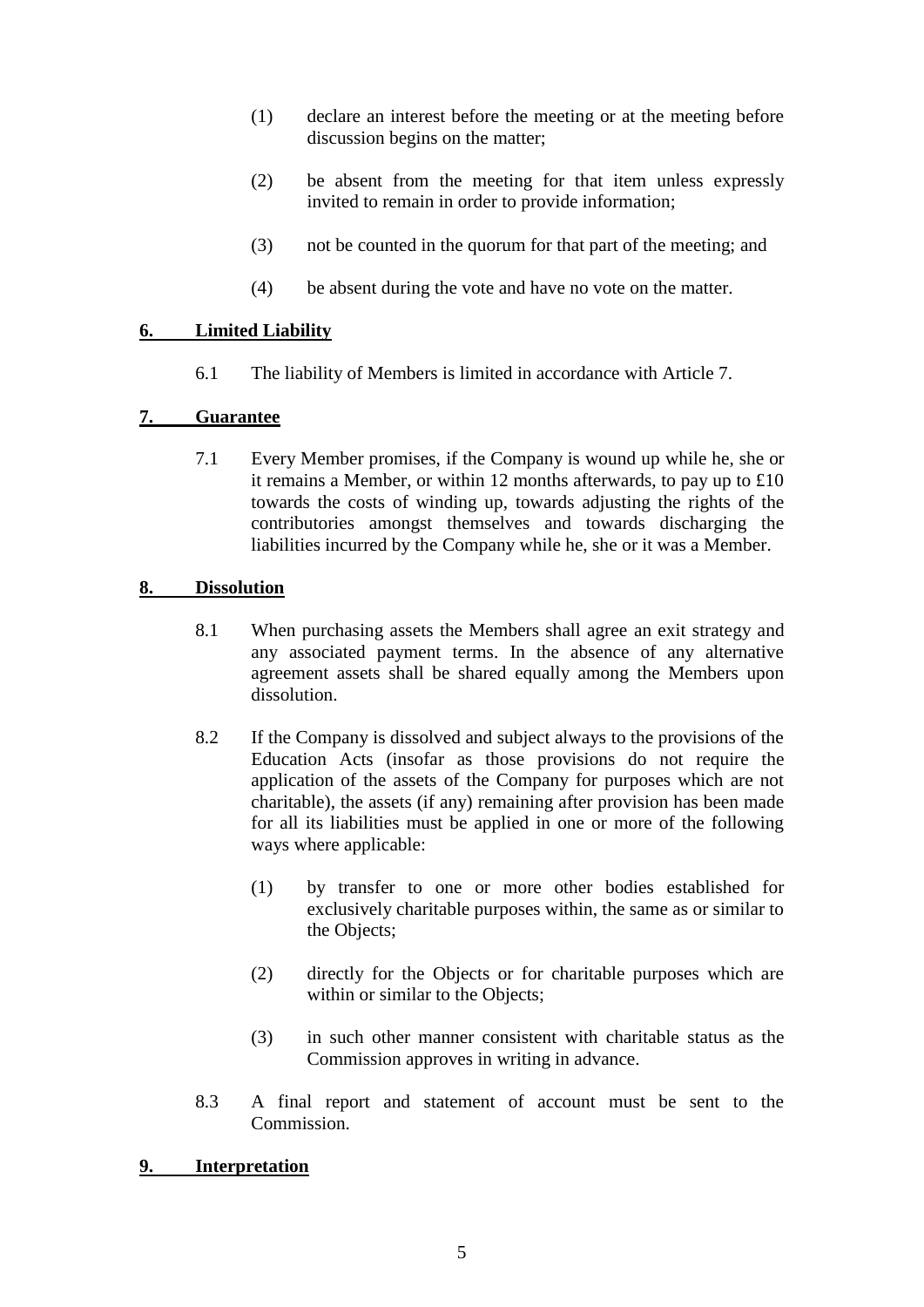9.1 References to an Act of Parliament are references to that Act as amended or re-enacted from time to time and to any subordinate legislation made under it.

## **10. Membership**

- 10.1 The Company must maintain a register of Members.
- 10.2 The subscribers to the Memorandum are the first Members of the Company.
- 10.3 Subject to any restrictions imposed by the Education Acts, membership of the Company is open to any other individuals or organisations interested in promoting the Objects who:
	- (1) are approved by the Directors; and
	- (2) sign the register of Members or consent in writing to become a Member either personally or (in the case of an organisation) through an authorised representative.
- 10.4 Membership is terminated if the Member concerned:
	- (1) gives written notice of resignation to the Company;
	- (2) dies or (in the case of an organisation) ceases to exist; or
	- (3) is removed from membership by resolution of the Directors on the ground that in their reasonable opinion the Member's continued membership is harmful to the Company. The Directors may pass such a resolution only after notifying the Member in writing and considering the matter in the light of any written representations which the Member concerned puts forward within 14 Clear Days after receiving notice.
- 10.5 Membership of the Company is not transferable.

# **11. General Meetings**

- 11.1 Members are entitled to attend general meetings either personally or (in the case of a Member organisation) by an authorised representative. General meetings are called on at least 14 Clear Days' written notice specifying the business to be discussed but a general meeting may be called by shorter notice pursuant to the provisions of the Companies Acts.
- 11.2 Save in the case of where the Company has a single Member (in which case the quorum shall be one), there is a quorum at a general meeting provided at least 80% of School Members are present.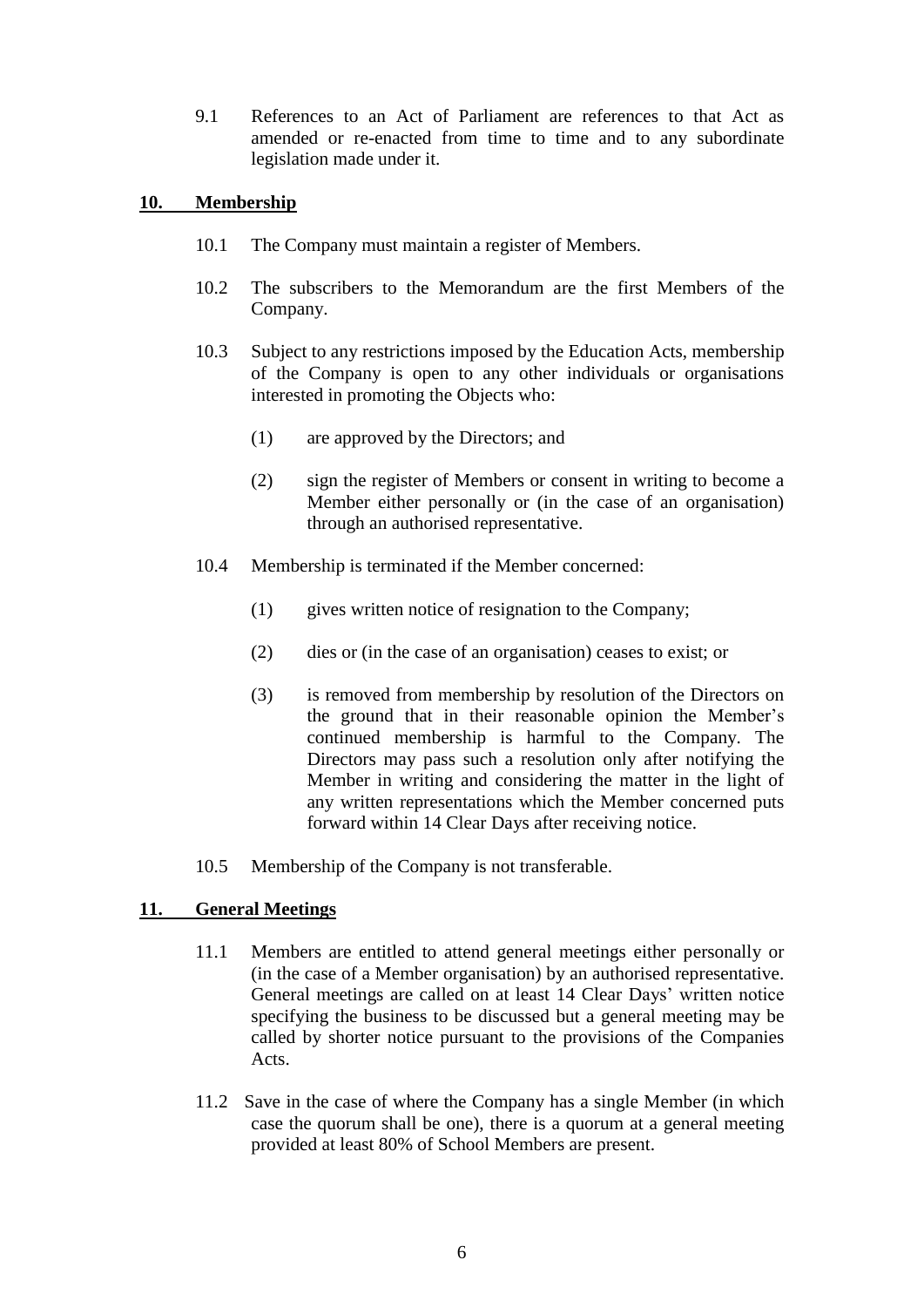- 11.3 The Chair or (if the Chair is unable or unwilling to do so) the Vice-Chair shall preside at a general meeting.
- 11.4 Except where otherwise provided by Article 11.5, the Companies Acts or the Education Acts, every issue is decided by a majority of the votes cast.
- 11.5 Decisions made at a meeting of the members in relation to any dealing in land held by the Company shall be made only by resolution and no such resolution shall be passed unless:
	- (1) more votes are cast for it than against it; and
	- (2) The Local Authority Director is in attendance or represented at the meeting of the members; and
	- (3) the School Member to whom the land relates is in attendance or is represented at the meeting of the members; and
	- (4) the School Member to whom the land relates or its authorised representative has voted in favour of it and provides a resolution in favour of the dealing from the relevant Governing Body of the School Member at the meeting.
- 11.6 The Members shall agree the Business Plan.
- 11.7 Every member present in person or through an authorised representative has one vote on each issue.
- 11.8 A general meeting may be called at any time by the Directors and must be called in accordance with the provisions of the Companies Acts on the requisition of members pursuant to the provisions of the Companies Acts.

## **12. The Directors**

- 12.1 The Directors as Charity Trustees have control of the Company and its property and funds.
- 12.2 The number of Directors shall not be less than four, and (unless otherwise determined by Ordinary Resolution) shall be subject to a maximum of twenty four, School Directors must remain in the majority of Directors at all times.
- 12.3 The appointment and removal of Directors shall be subject to any restrictions imposed by the Education Acts.
- 12.4 The first Directors shall be those persons notified to Companies House as the first Directors of the Company.
- 12.5 Every Director must sign: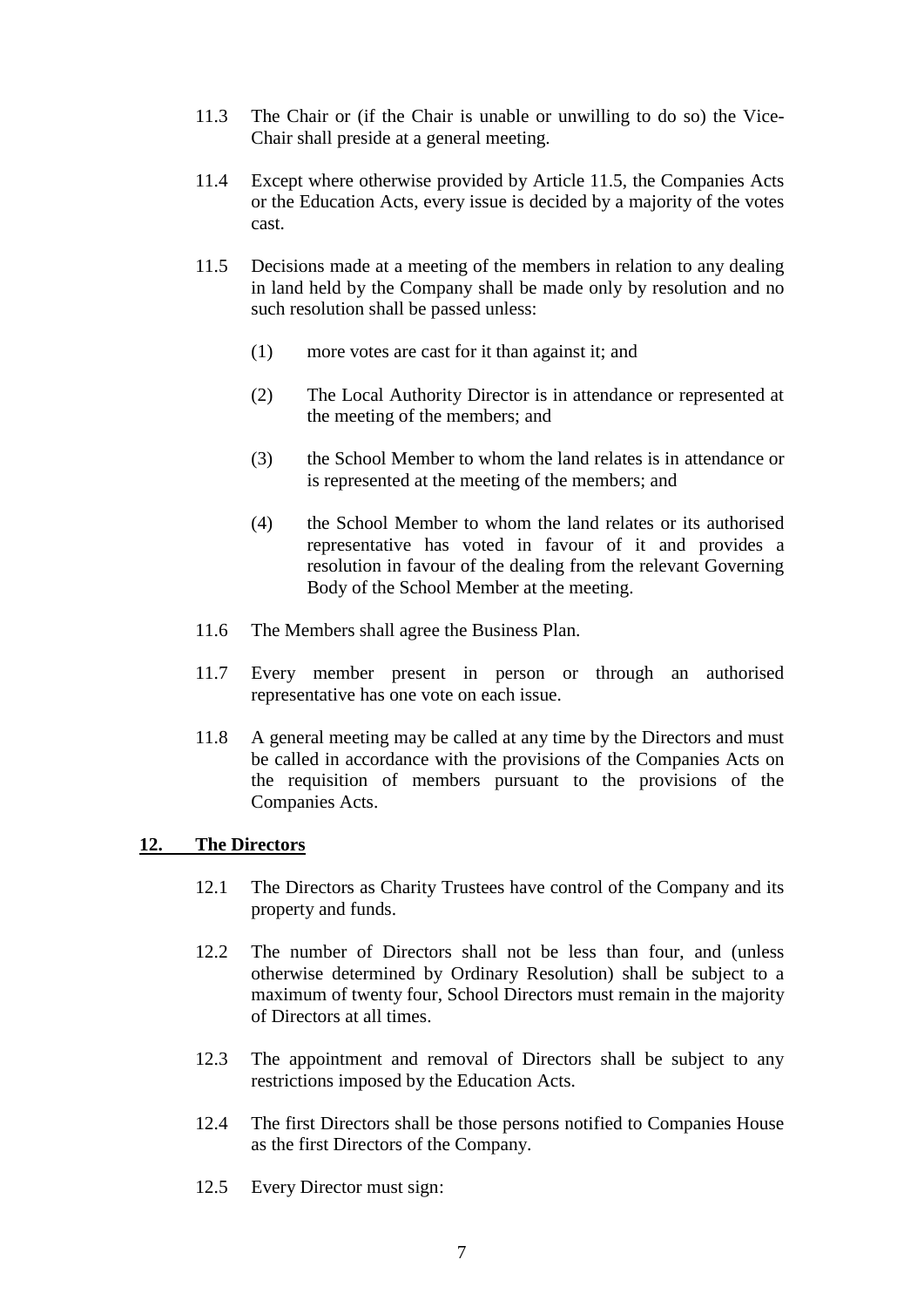- (1) a declaration of willingness to act as a Director of the Company; and
- (2) a declaration confirming that they are not disqualified from acting as a Charity Trustee under the Education Acts;

before they may vote at any meeting of the Directors.

- 12.6 (1) Other than a Local Authority Member, each School Member shall be entitled (but not obliged) to appoint two Directors of the Company and at any time to remove its nominated Directors from office. If a Director nominated by a member shall die or be removed from or vacate office for any cause, then that member shall be entitled to appoint another person as a Director of the Company.
	- (2) The Local Authority Member for the time being shall be entitled (but not obliged) to appoint one person to be a Local Authority Director of the Company and at any time to remove the nominated Director from office provided always that any such appointment or removal shall require the Local Authority Member to act in the majority.
	- (3) Should the number of Members exceed 8 then each School Member shall be entitled (but not obliged) to appoint one Director, rather than 2 Directors, of the Company and at any time to remove its nominated Director from office. The School Directors at all times shall be a balance being 40% head teachers and 40% school governors, as determined by the School Members.
- 12.8 Any removal or appointment of a Director pursuant to Articles 12.6 and 12.7 shall be in writing, signed by or on behalf of the relevant member(s) and sent to the Company at its registered office, marked for the attention of the secretary, where appointed, or delivered to a duly constituted meeting of the Directors of the Company. Any such appointment or removal shall take effect as at the time of such lodgement or delivery or at such later time as shall be specified in such notice.
- 12.9 The Company may by Ordinary Resolution appoint any person who is willing to act as an additional Director or to fill a vacancy provided:
	- (1) they are recommended by not less than two thirds of the Directors; and
	- (2) if appointed they would not be disqualified from acting under Article 12.10.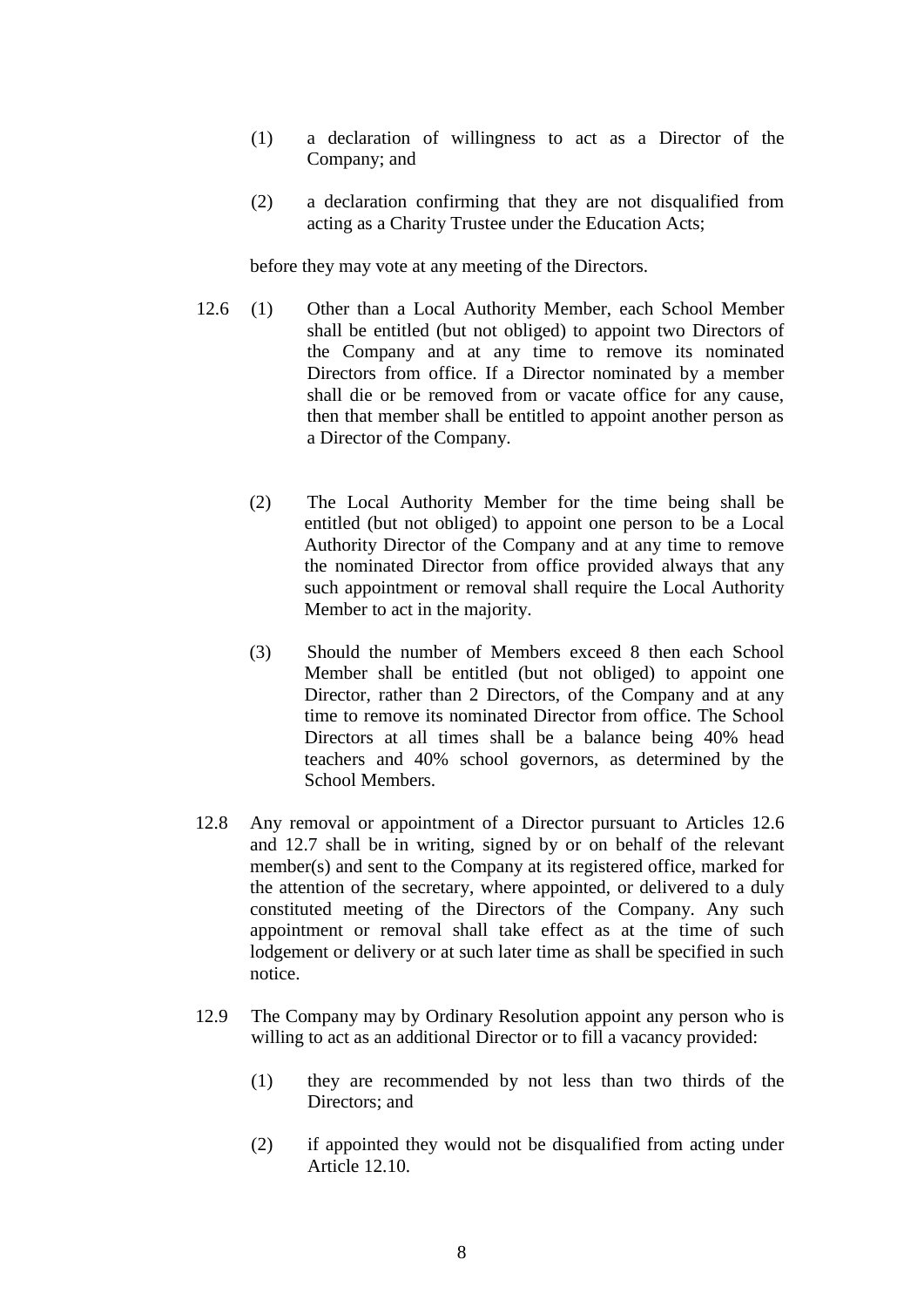A decision exercising the power of appointment or removal will be communicated by notice in writing to the Director concerned signed by or on behalf of the Directors.

- 12.10 A Director's term of office automatically terminates if they:
	- (1) are disqualified under the Charities Acts from acting as a Charity Trustee;
	- (2) are removed as, or disqualified from acting as, a Charity Trustee under the Education Acts or is otherwise prohibited by law from being a Charity Trustee or a Director;
	- (3) are incapable, whether mentally or physically, of managing their own affairs;
	- (4) is absent from three consecutive meetings of the Directors and is asked by a majority of the other Directors to resign;
	- (5) are a member and cease to be a member or, in the case of a Director nominated by a member, that member ceases to be a member;
	- (6) resign by written notice to the Directors (but only if at least two Directors will remain in office);
	- (7) are removed by resolution of the members present and voting at a general meeting after the meeting has invited the views of the Director concerned and considered the matter in the light of any such views;
	- (8) are a governor or head teacher of any School which is a Qualifying School and are removed from that office.
- 12.11 The Directors may at any time co-opt any individual who is qualified to be appointed as a Director to fill a vacancy in their number or as an additional Director, but a co-opted Director holds office only until the next general meeting.
- 12.12 A minor technical defect in the appointment of a Director of which the Directors are unaware at the time does not invalidate decisions taken at a meeting.

#### **APPOINTMENT AND RETIREMENT BY ROTATION OF DIRECTORS**

12.13 If Article 12.6 (3) applies each School Director shall serve a maximum term of 2 years unless re-appointed. No School Director shall serve for a consecutive duration exceeding four years unless agreed by the School Directors. If Article 12.6 (3) does not apply the School Directors who are governors shall retire on a bi-annual basis.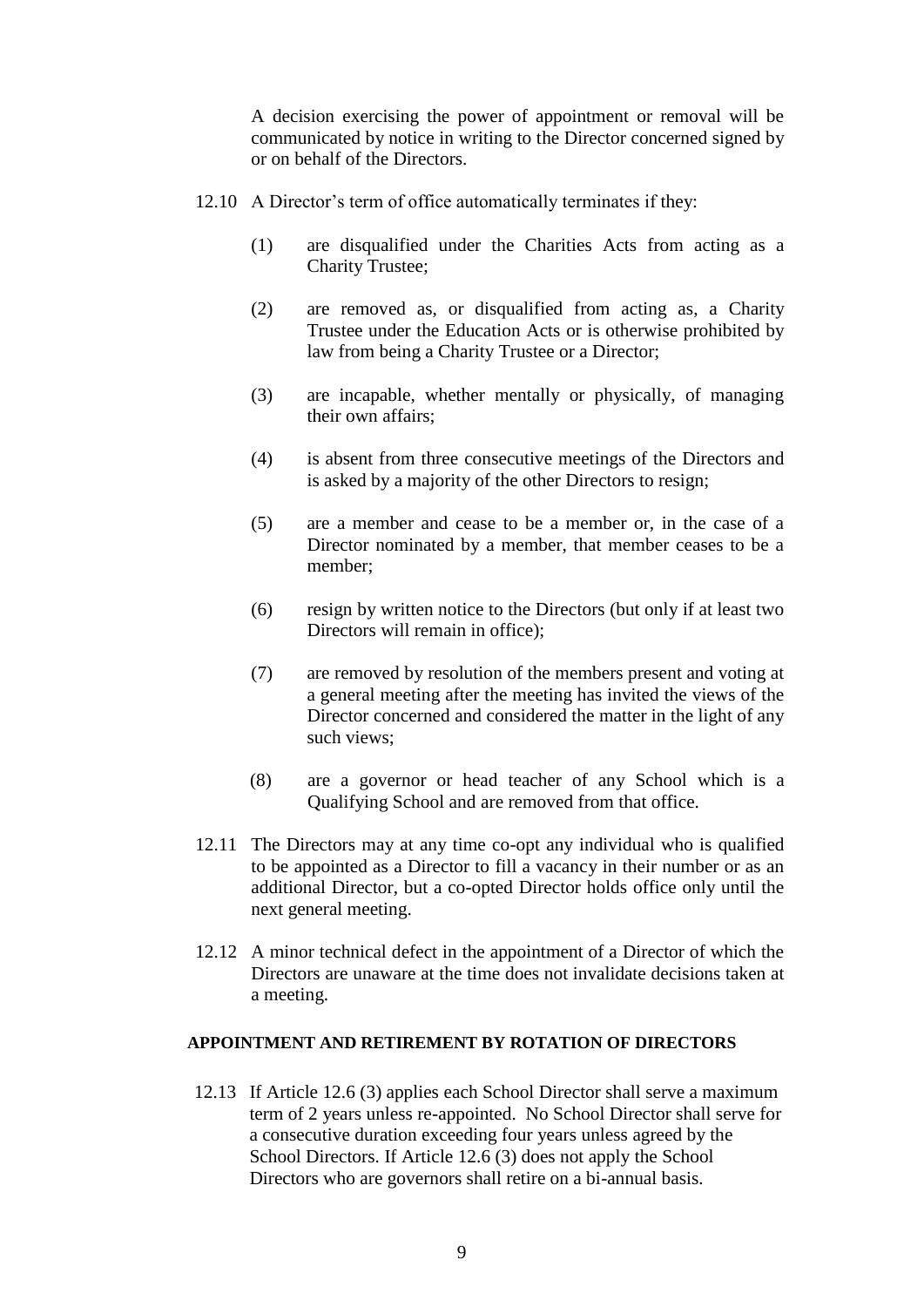- 12.14 If article 12.6(3) applies, four of the School Directors shall retire biannually at the end of a school year, two of whom shall be head teachers and two school governors.
- 12.15 Subject to the provisions of these Articles, the School Directors to retire at the end of each school year shall be the Directors who have been longest in office since their last appointment. As between Directors of equal seniority, the Directors to retire shall in the absence of agreement be selected from among them by lot. Subject as aforesaid, a retiring Director shall be eligible for re-appointment and shall act as a Director throughout the meeting at which they retire.
- 12.16 The Company may at the meeting at which any Director retires in manner aforesaid fill up the vacated office by appointing a person who is nominated by the same Member from where the School Director is retiring and who is willing to act to be a Director, and in default the retiring Director, if willing to act, shall be deemed to have been reappointed unless at such meeting it is expressly resolved not to fill such vacated office or a resolution for the re-appointment of such Director shall have been put to the meeting and lost.
- 12.17 No person, other than a Director retiring at the meeting shall, unless recommended by the Directors for appointment, be eligible for appointment to the office of Director at any General Meeting unless, within the prescribed time before the day appointed for the meeting, there shall have been given to the Company notice in writing by a member duly qualified to be present and vote at the meeting, of their intention to propose such person for appointment and also notice in writing signed by the person to be proposed of their willingness to act, if so appointed. A member may not propose themself for appointment. The prescribed time above mentioned shall be that, between the date when the notice is served or deemed to be served and the day appointed for the meeting, there shall be not less than 21 days. A proposal put to the meeting under this Article for the appointment of a person, not being a Director retiring at the meeting or a person recommended by the Directors, to be a Director shall be decided on a poll unless the Chair of the meeting rules otherwise.

## **13. Directors' proceedings**

- 13.1 The Directors must hold at least three meetings each year. The Directors shall be responsible for implementing the Business Plan as agreed by the Members.
- 13.2 There is a quorum at a meeting of the Directors if the number of Directors present is at least one half (rounded up to a whole number) of the Directors of the Company at the time of the meeting and the majority of the quorum must be School Directors.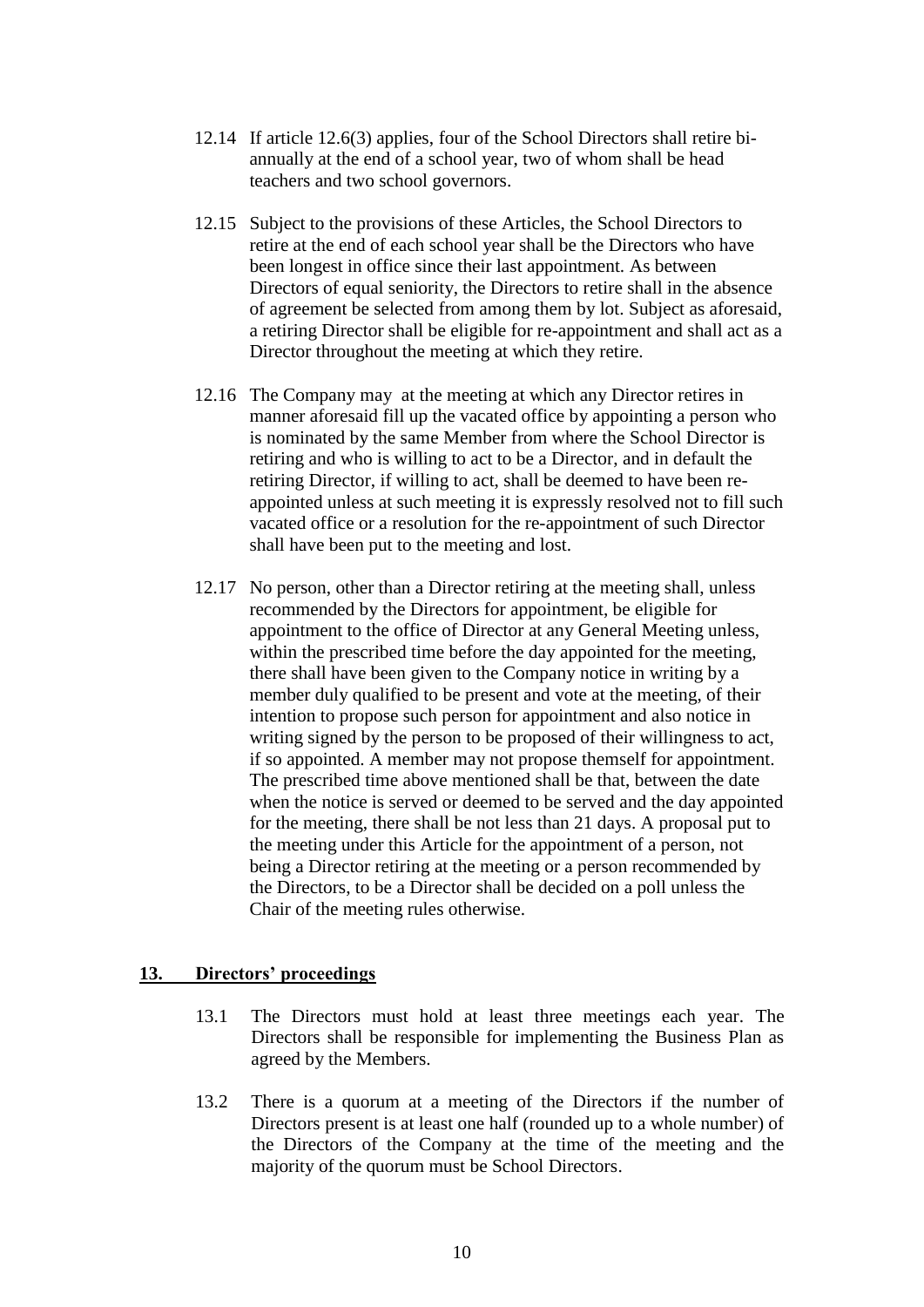- 13.3 A meeting of the Directors may be held either in person or by suitable electronic means agreed by the Directors in which all participants may communicate with all the other participants.
- 13.4 The Chair or (if the Chair is unable or unwilling to do so) the Vice-Chair shall preside at each meeting.
- 13.5 Every issue may be determined by a simple majority of the votes cast at a meeting but a written resolution signed by all the Directors is as valid as a resolution passed at a meeting, save where the Business Plan indicates that a unanimous vote is required. For this purpose the resolution may be contained in more than one document and will be treated as passed on the date of the last signature.
- 13.6 Every Director has one vote on each issue. The Chair may exercise a casting vote using their discretion given the circumstances.
- 13.7 A minor procedural defect of which the Directors are unaware at the time does not invalidate decisions taken at a meeting.
- 13.8 The Chair shall serve for a maximum term of 2 years, unless reappointed by a majority.
- 13.9 The Vice-Chair shall serve a maximum term of 2 years, unless reappointed by a majority, in the first instance the Vice-Chair shall only remain in office for a 1 year term unless otherwise appointed.

## **14. Directors' powers**

The Directors have the following powers in the administration of the Company:

- 14.1 To appoint (and remove) any person to act as Secretary in accordance with the Companies Acts.
- 14.2 To appoint a Chair in accordance with this Article 14.2 who shall be a School Director unless agreed otherwise by the School Directors.
- 14.3 To appoint a Vice-Chair in accordance with this Article 14.3.
- 14.4 To make rules consistent with the Articles and the Companies Acts to govern their proceedings and proceedings at general meetings.
- 14.5 To make regulations consistent with the Articles and the Companies Acts to govern the administration of the Company and the use of its seal (if any).
- 14.6 To establish procedures to assist the resolution of disputes or differences within the Company.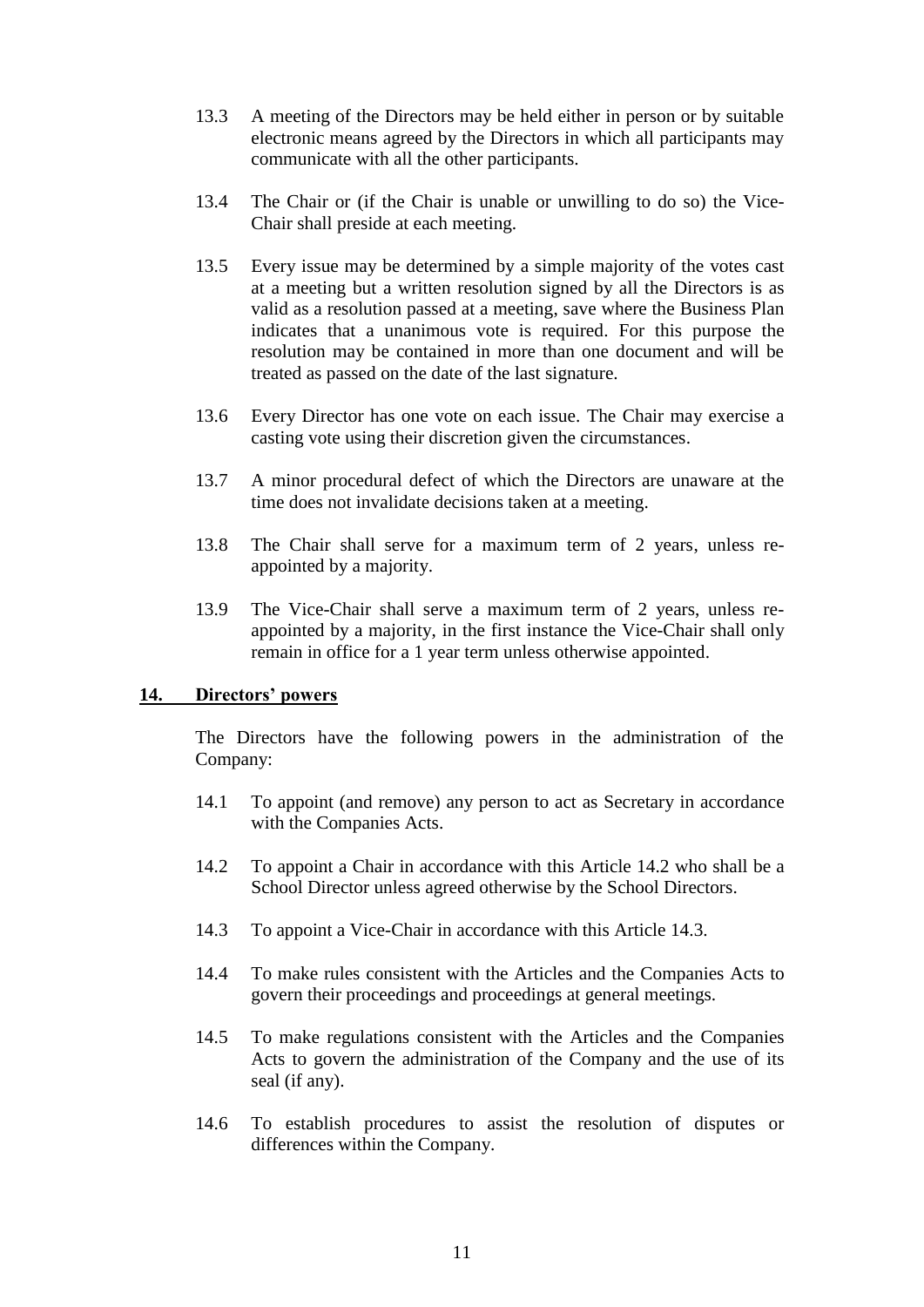- 14.7 To exercise any powers of the Company which are not reserved to a general meeting.
- 14.8 To establish any committee.

## **14A. Alternate Director**

- 14A.1 Any Director (other than an alternate director) may appoint any other person, to be an alternate director and may remove from office an alternate director so appointed by them. For the purposes of this clause an alternate director shall be approved by the School Member whom they seek to represent (or Local Authority if appropriate).
- 14A.2 An alternate director shall be entitled to receive notice of all meetings of Directors and all meetings of committees of Directors of which the Director is a member, to attend and vote at any such meeting at which the Director appointing them is not personally present and generally to perform all the functions of their appointer as a Director in their absence.
- 14A.3 An alternate director shall cease to be an alternate director if their appointer ceases to be a Director.
- 14A.4 Any appointment or removal of an alternate director shall be by notice to the Company signed by the Director making or revoking the appointment or in any other manner approved by the Directors.
- 14A.5 Save as otherwise provided in the Articles, an alternate director shall be deemed for all purposes to be a Director and shall alone be responsible for their own acts and defaults and shall not be deemed to be the agent of the Director appointing them.
- 14A.6 Should an alternate director seek to have a permanent position on the Board of Directors clause 12 shall apply in relation to removal of the previous Director and shall be subject to approval of the School Member (or Local Authority as appropriate).

## **15. Records and Accounts**

- 15.1 The Directors must comply with the requirements of the Companies Acts and of the Charities Acts as to keeping financial records, the audit or other scrutiny of accounts and the preparation and transmission to the Registrar of Companies and the Commission of:
	- (1) annual returns;
	- (2) annual reports; and
	- (3) annual statements of account.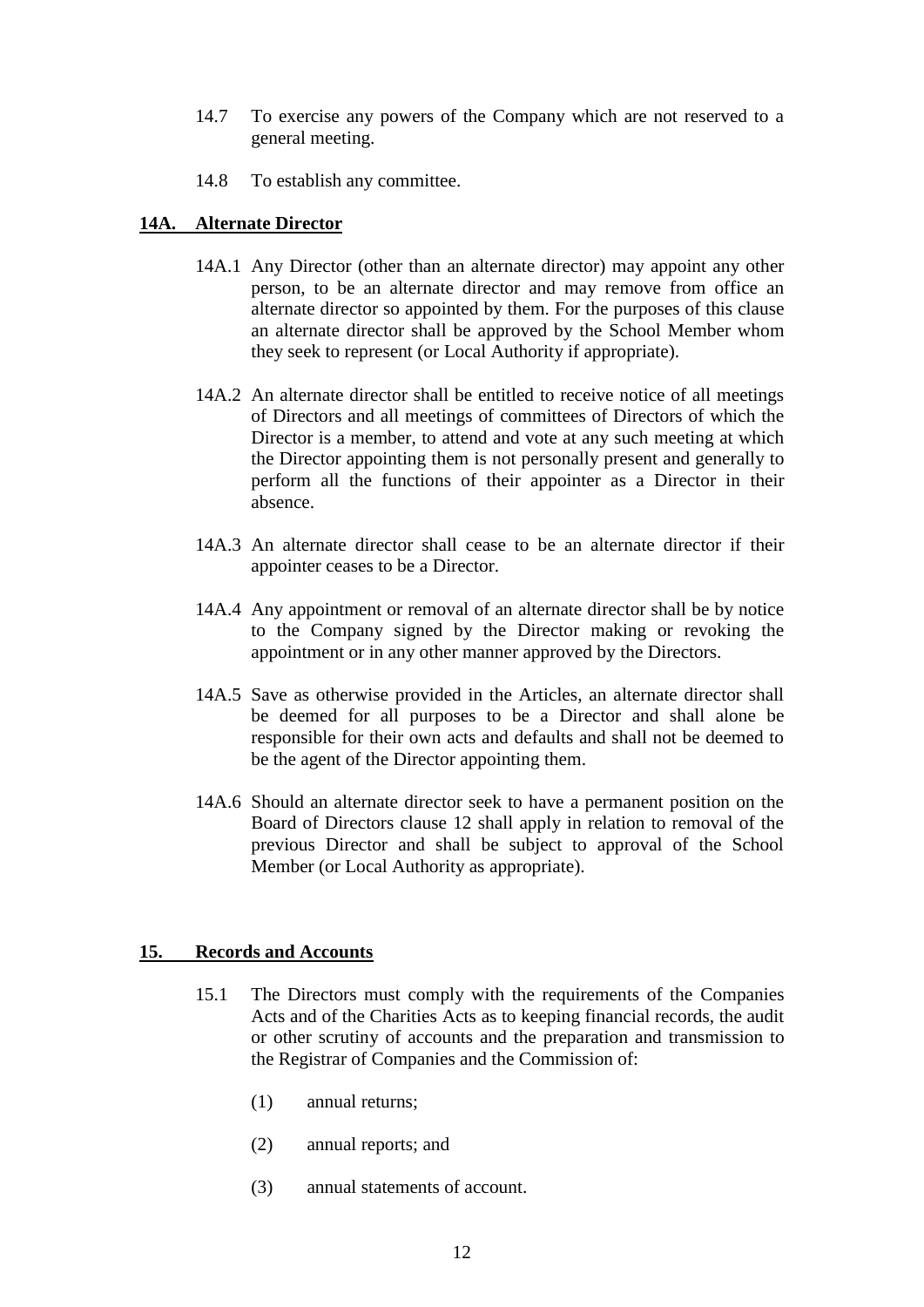- 15.2 The Directors must keep proper records of:
	- (1) all proceedings at general meetings;
	- (2) all proceedings at meetings of the Directors;
	- (3) all reports of committees; and
	- (4) all professional advice obtained.
- 15.3 Accounting records relating to the Company must be made available for inspection by any Director at any time during normal office hours and may be made available for inspection by members who are not Directors if the Directors so decide.
- 15.4 A copy of the Company's latest available statement of account must be supplied on request to any Director or member. A copy must also be supplied, within two Months, to any other person who makes a written request and pays the Company's reasonable costs.

## **16. Notices**

- 16.1 Notices under the Articles may be sent by hand, by post or by suitable electronic means.
- 16.2 The only address at which a member is entitled to receive notices sent by post is an address shown in the register of members.
- 16.3 Any notice given in accordance with these Articles is to be treated for all purposes as having been received:
	- (1) 24 hours after being sent by electronic means or delivered by hand to the relevant address;
	- (2) two Clear Days after being sent by first class post to that address;
	- (3) on the date of publication of a newspaper containing the notice;
	- (4) on being handed to the member (or, in the case of a member organisation, its authorised representative) personally; or, if earlier,
	- (5) as soon as the member acknowledges actual receipt.
- 16.4 A technical defect in the giving of notice of which the Directors are unaware at the time does not invalidate decisions taken at a meeting.

## **17. Indemnity**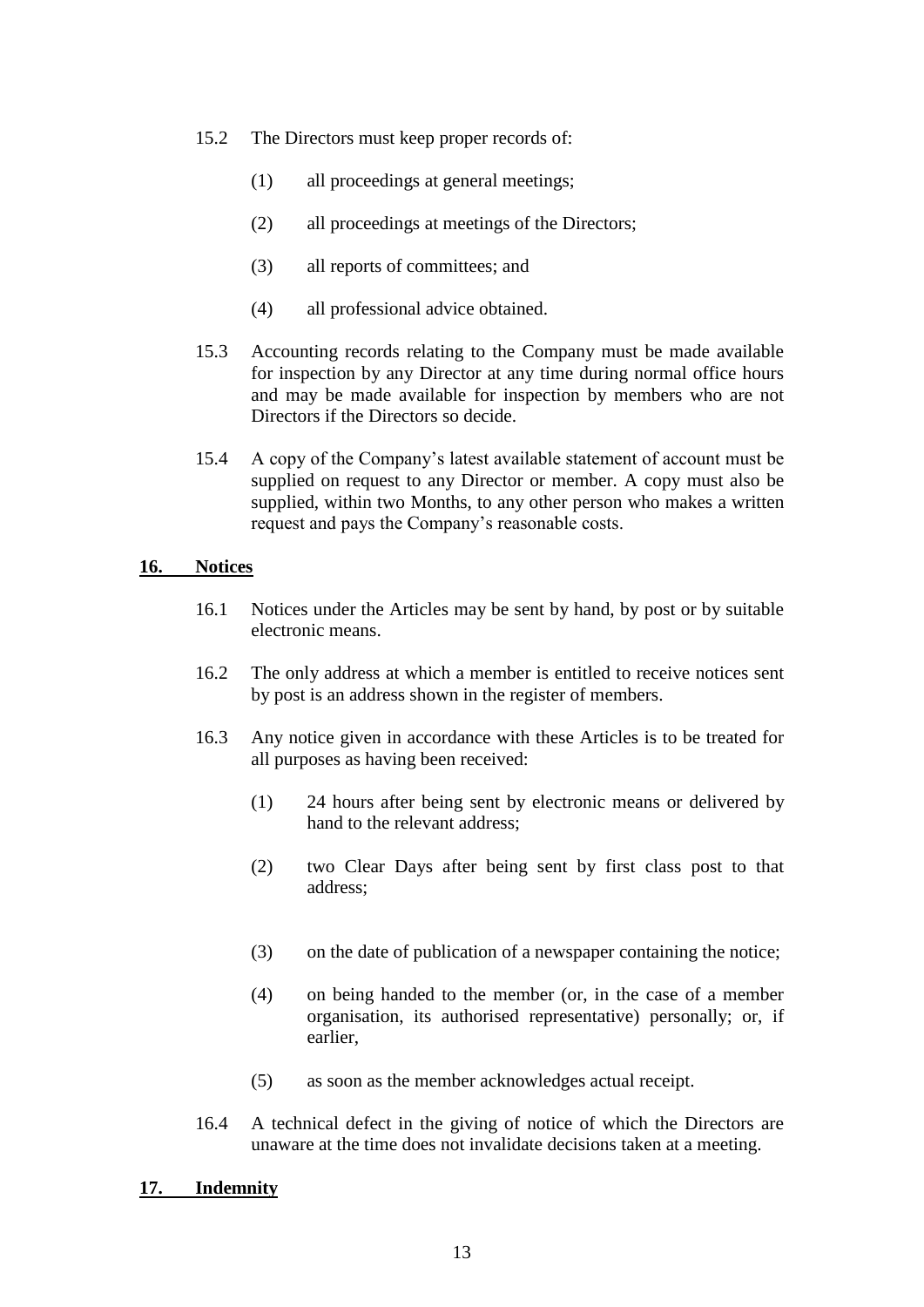Subject to the provisions of the Education Acts, the Company may indemnify any Director, Auditor, Reporting Accountant, Independent Examiner or other officer of the Charity against liability incurred by him or her in that capacity, in the case of a Director, to the extent permitted by section 232 of the Companies Act 2006 or, in the case of an Auditor, to the extent permitted by section 532 of that Act.

#### **18. Avoiding Influenced Company Status**

- 18.1 Notwithstanding the number of members from time to time, the maximum aggregate number of votes exercisable by local authority associated persons shall never exceed 19.9% of the total number of votes exercisable by members in general meeting and the votes of the other members having a right to vote at the meeting will be increased on a pro-rata basis.
- 18.2 No person who is a local authority associated person may be appointed as a Director if, once the appointment had taken effect, the number of Directors who are local authority associated persons would represent 20% or more of the total number of Directors. Upon any resolution put to the Directors, the maximum aggregate number of votes exercisable by any Directors who are local authority associated persons shall represent a maximum of 19.9% of the total number of votes cast by the Directors on such a resolution and the votes of the other Directors having a right to vote at the meeting will be increased on a pro-rata basis.
- 18.3 No person who is a local authority associated person is eligible to be appointed to the office of Director unless their appointment to such office is authorised by the local authority to which they are associated.
- 18.4 If at the time of either becoming a member of the Company or their first appointment to office as a Director any member or Director was not a local authority associated person but later becomes so during their membership or tenure as a Director they shall be deemed to have immediately resigned their membership and/or resigned from their office as a Director as the case may be.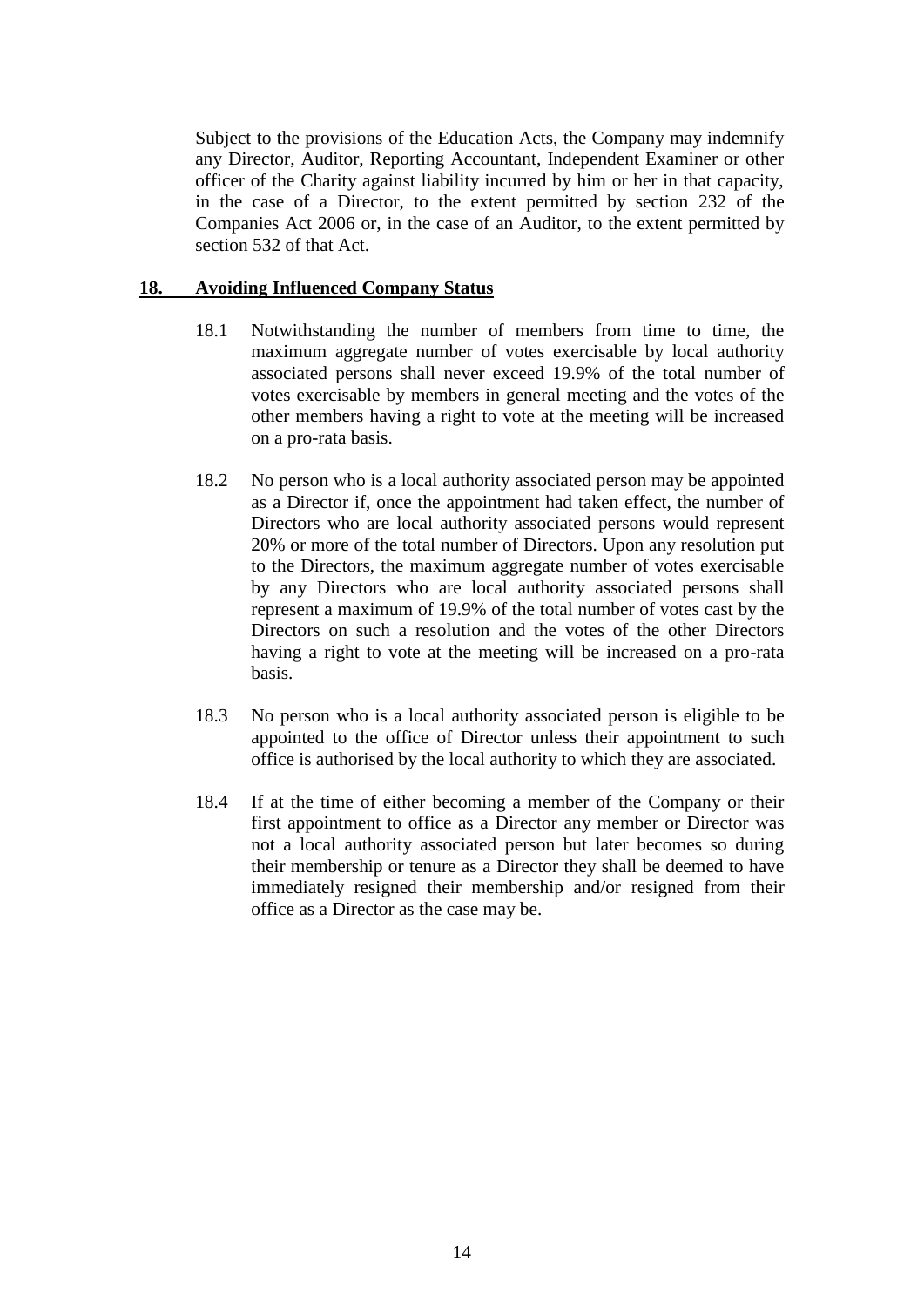- 18.5 If at any time the number of Directors or members who are also local authority associated persons would (but for Articles 18.1 to 18.4 inclusive) represent 20% or more of the total number of Directors or members (as the case may be) then a sufficient number of the Directors or members (as the case may be) who are local authority associated persons shall be deemed to have resigned as Directors or members (as the case may be) immediately before the occurrence of such an event to ensure that at all times the number of such Directors or members (as the case may be) is never equal to or greater than 20% of the total number of Directors or members (as the case may be). Directors or members (as the case may be) who are local authority associated persons shall be deemed to have resigned in order of their appointment date the most recently appointed resigning first.
- 18.6 The members will each notify the Company and each other if at any time they believe that the Company or any of its subsidiaries has become subject to the influence of a local authority (as described in section 69 of the Local Government and Housing Act).

## **20. Interpretation**

20.1 In the Memorandum and in the Articles, unless the context indicates another meaning:

'the Articles' means the Company's articles of association;

'Authorised Representative' means an individual who is authorised by a member organisation to act on its behalf at meetings of the Company and whose name is given to the Secretary;

'the Business Plan' means the strategic document agreed by the Members setting the objectives of the Company;

'Chair' means the chair of the Directors, who shall always be a School Director;

'the Company' means the company governed by the Articles;

'the Charities Acts' means the Charities Act 1993 and Charities Act 2006 as amended from time to time;

'Charity Trustee' has the meaning prescribed by section 97(1) of the Charities Act 1993**;** 

'Clear Day' means 24 hours from midnight following the relevant event;

'the Commission' means the Charity Commission for England and Wales;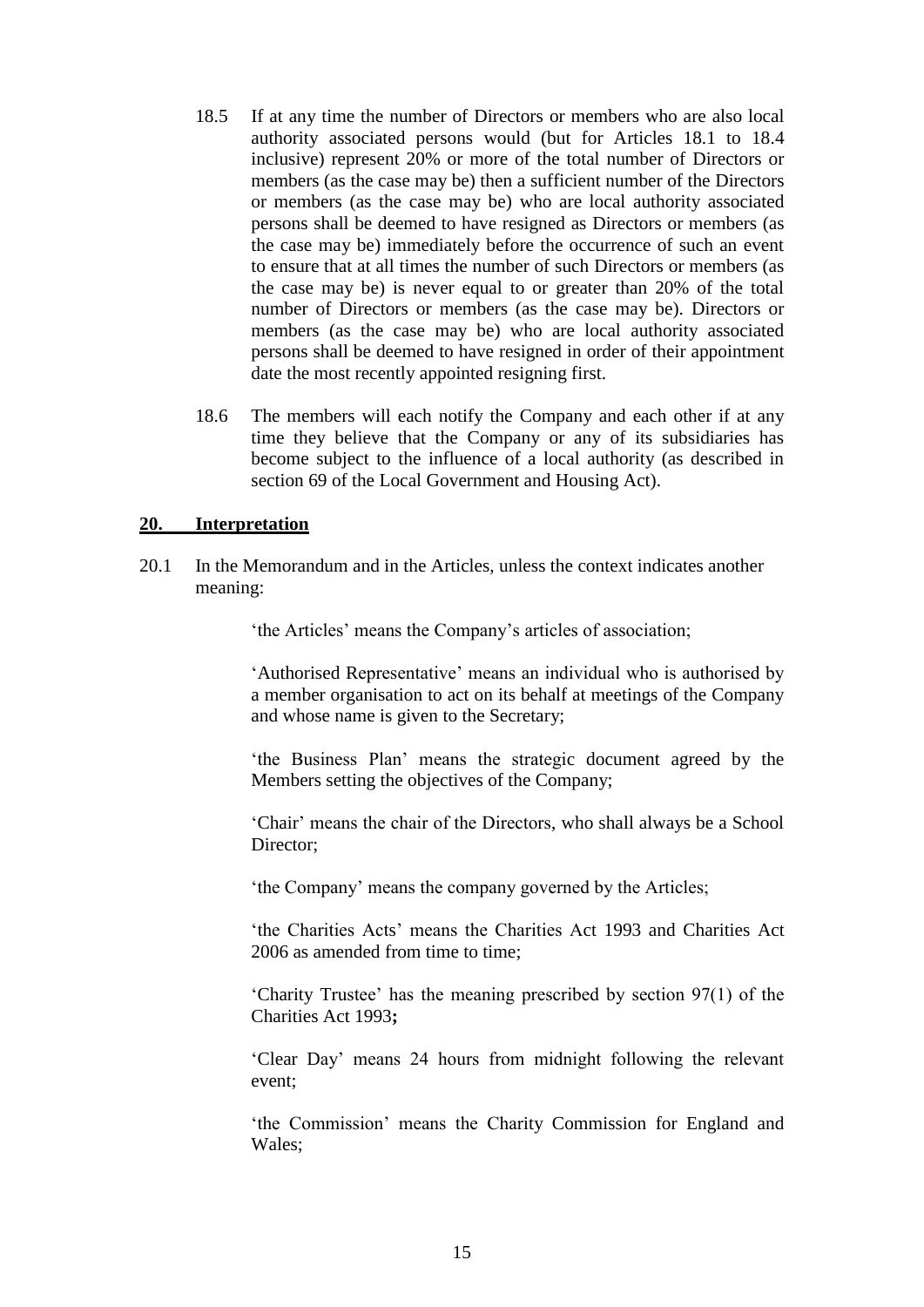'the Companies Acts' means the operative provisions of the Companies Act 1985 and the Companies Act 2006;

'Connected Person' means any spouse, partner, parent, child, brother, sister, grandparent or grandchild of a Director, any firm of which a Director is a member or employee, and any company of which a Director is a director, employee or shareholder having a beneficial interest in more than 1 per cent of the share capital;

'Director' means a director of the Company and 'Directors' means the directors;

'Education Acts' means the Education Acts as defined in Section 578 of the Education Act 1996 and includes any regulations made under the Education Acts;

'Financial Year' means the Company's financial year;

'Firm' includes a limited liability partnership;

'Indemnity Insurance' means insurance against personal liability incurred by any Director for an act or omission which is or is alleged to be a breach of trust or breach of duty, but subject to the limitations specified in section 73F(2) Charities Acts;

'Local Authority Associated Persons" means any person associated with any local authority within the meaning given in section 69 of the Local Government and Housing Act 1989;

'Local Authority Director' means any Director of the Company appointed by the Local Authority Member pursuant to Article 12.6(4);

'Local Authority Member' means the member of the Company who is a local authority;

'Material Benefit' means a benefit which may not be financial but has a monetary value;

'Memorandum' means the Company's Memorandum of Association;

'month' means calendar month;

'the Objects' means the Objects of the Company as defined in Article 3;

'Ordinary Resolution' has the meaning prescribed by section 282 of the Companies Act 2006;

'Qualifying School' means a foundation school within the meaning of Section 21(1)(a) Schools Standards and Framework Act 1998;